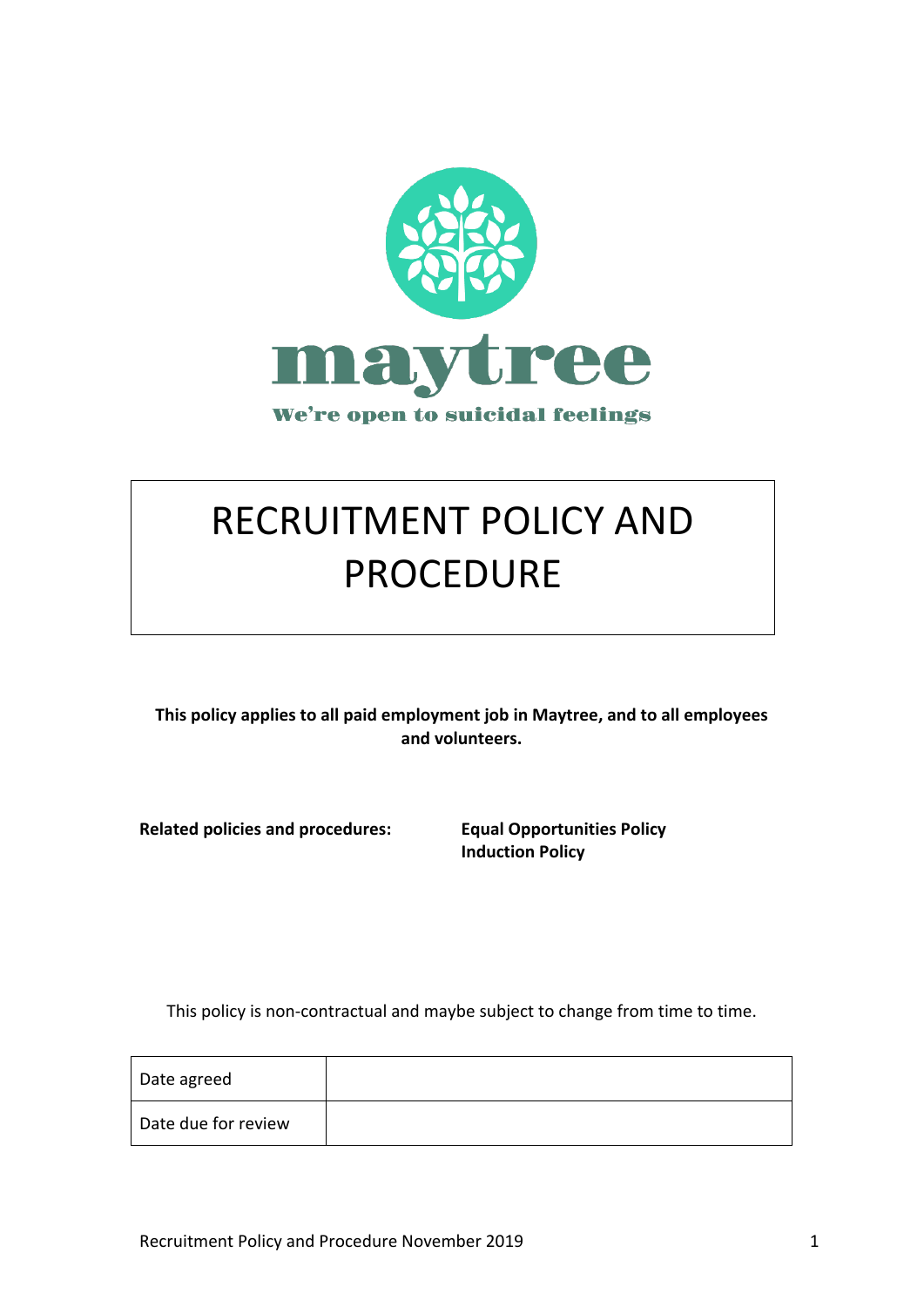## **RECRUITMENT POLICY AND PROCEDURE**

## 1. **PURPOSE AND SCOPE**

This policy and procedure sets out Maytree's minimum standards in relation to the recruitment and selection of its employees. It aims to ensure that Maytree attracts and appoints people with the right skills, knowledge, behaviours and experience to meet its needs. It should be read in conjunction with Maytree's Equal Opportunities Policy.

Line managers are reminded that the recruitment process is an important way that Maytree interacts with the public, and how recruitment is conducted will affect how Maytree is perceived. It is important therefore that all recruitment is undertaken with professionalism, courtesy, and respect.

This policy applies to all paid employment jobs within Maytree, and to all employees and volunteers within Maytree.

## **2. RESPONSIBILITIES**

- 2.1 The Finance and Resources Manager is responsible for ensuring that all managers and employees involved in the recruitment and selection process are aware of and understand this policy and procedure, and are competent to apply it.
- 2.2 Line managers are responsible for ensuring that:
	- the job description and person specification are reviewed and updated as necessary prior to any recruitment
	- all recruitment and selection activities that they are responsible for, or involved in, are undertaken in accordance with the principles and practices set out in this document.

#### **3. PRINCIPLES**

- 3.1 All employees will be appointed on the basis of merit and without unfair discrimination (as set out in the Equal Opportunities Policy).
- 3.2 All jobs will have a job description, which sets out the key tasks, responsibilities, and expectations of the job, and a person specification, which sets out the essential and desirable criteria for appointment in terms of skills, experience, and attributes.
- 3.3 All vacancies will be advertised externally, except for redeployments (whether by reason of redundancy or ill health) and specific posts identified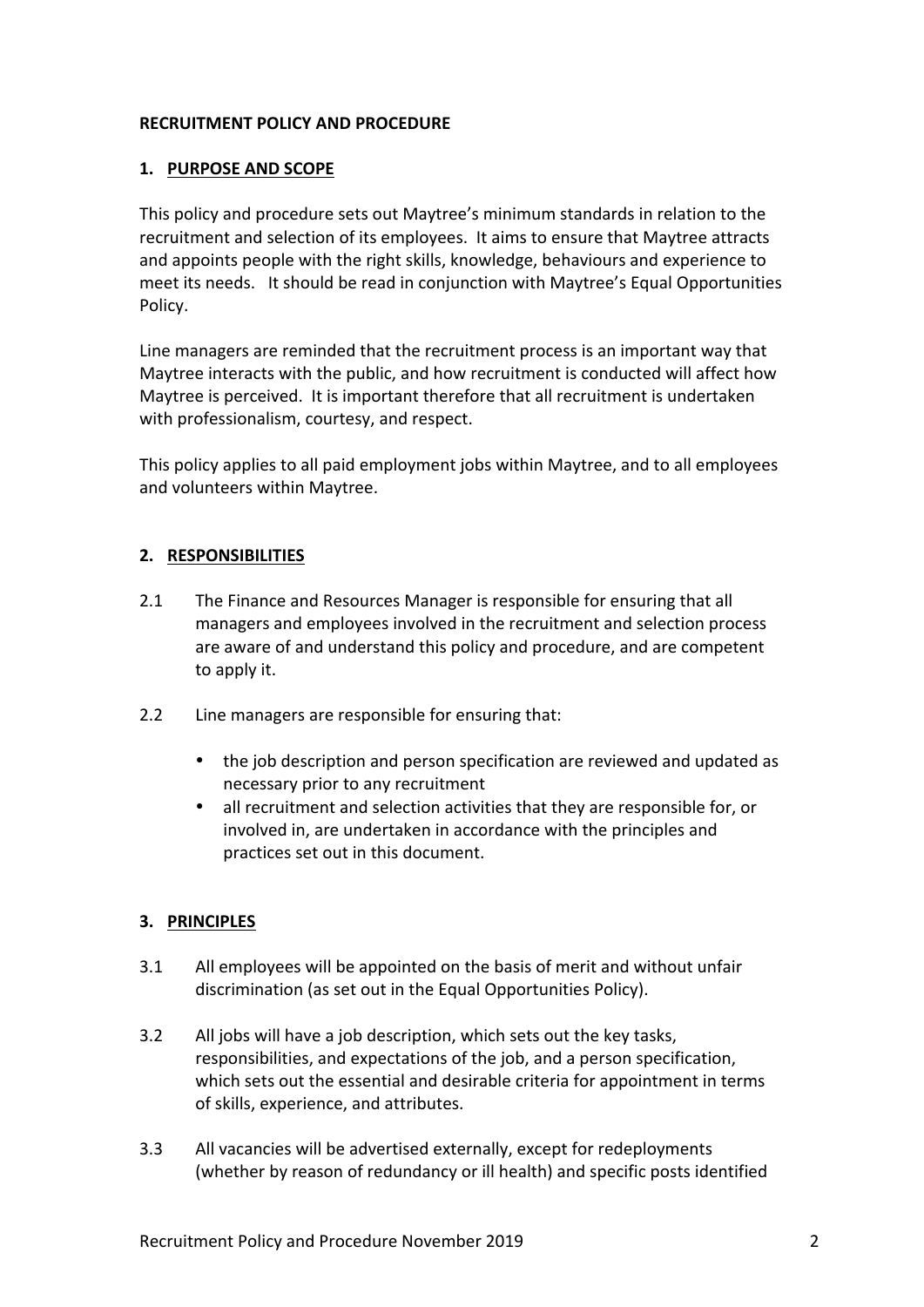and approved as development posts by the Director or his/her designated deputy.

- 3.4 All adverts must adhere to the principles set out in the Equal Opportunities Policy and must be approved by the Director or the Finance and Resources Manager.
- 3.5 The pay for all posts will be in accordance with Maytree's pay structure.
- 3.6 All applications will be made by submitting a CV and covering letter which outlines why the applicant wants the job and why they believe that they are suitable for it. Applicants will also be asked to complete and return the Equal Opportunities Monitoring Form at Appendix 1.
- 3.7 All shortlisting will be undertaken objectively by a minimum of two people, using the person specification for the role.
- 3.8 All interviews will be conducted by a minimum of two people, one of whom must be the Director or the Finance and Resources Manager (or their nominated deputy).
- 3.9 Any other selection techniques used, such as assessments, activities, or presentations, must be approved by the Director or the Finance and Resources Manager.
- 3.10 Records of all selection processes, including interviews, should be kept for a minimum of one year.
- 3.11 All information collected on applicants and candidates will be held in accordance with the General Data Protection Regulation (GDPR).
- 3.12 All new employees will be subject to a range of pre-employment checks, including identity and right to work checks, references, and DBS (Disclosure and Barring Service) clearance.

# **4. PROCEDURE**

- 4.1 When a post becomes vacant, the line manager should review, and revise as necessary, the job description and person specification to ensure it is up to date, and should agree the appropriate rate of pay in accordance with Maytree's pay structure. Any amendments to the job description, person specification, or rate of pay must be agreed with the Director or the Finance and Resources Manager.
- 4.2 The line manager should develop a process for the recruitment, which will involve drafting an advertisement for the job (being careful to ensure the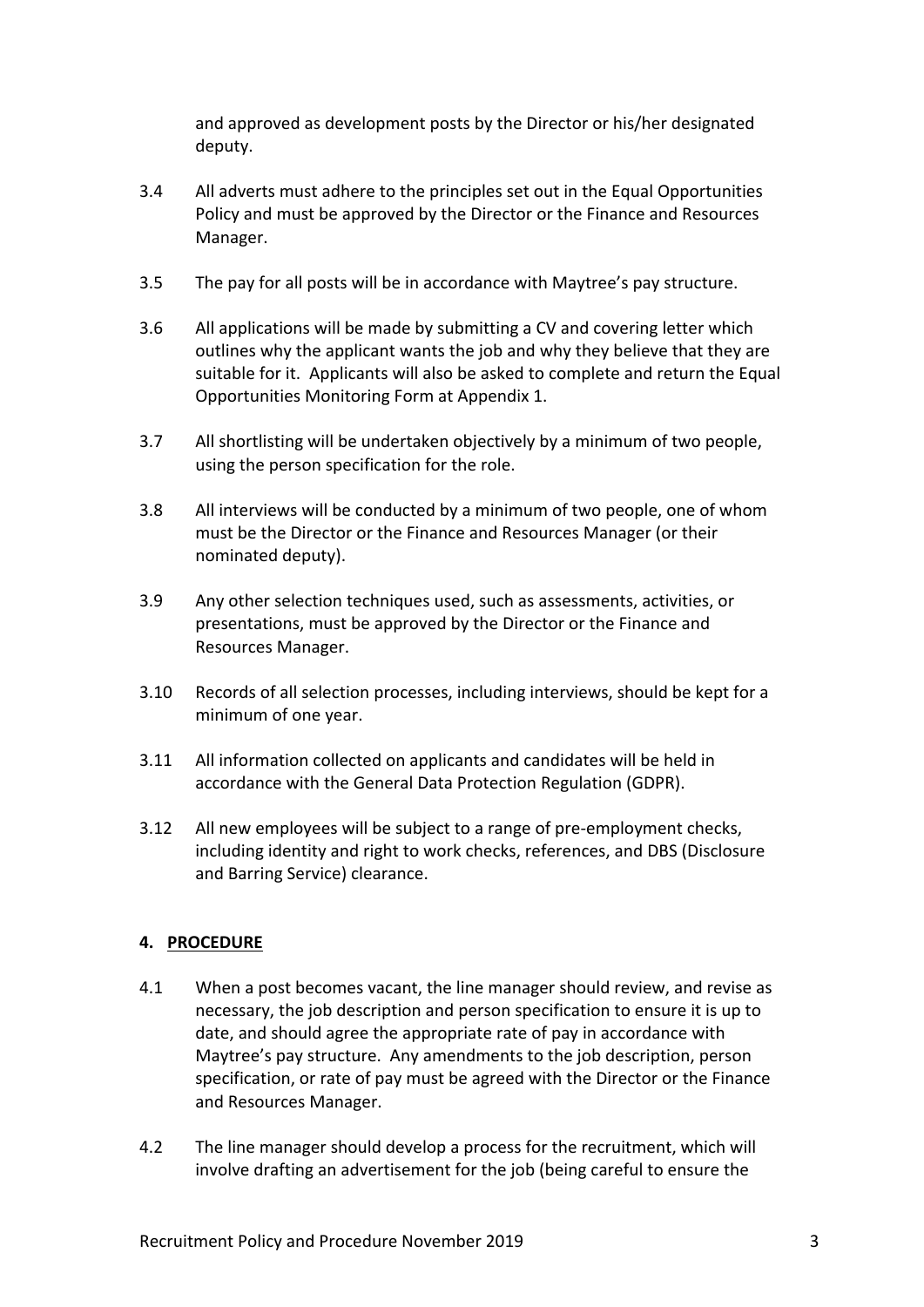wording is not unlawfully discriminatory), deciding where the post will be advertised, and determining what the selection process should be (i.e. whether there will be any additional selection assessments over and above the interview). Line managers are encouraged to undertake additional selection assessments over and above the interview wherever possible. The recruitment process and each of its elements must be approved by the Director or the Finance and Resources Manager.

- 4.3 The line manager should set a deadline for applications, which should be no less than 10 working days from the date of the advert, and should arrange for the post to be advertised.
- 4.4 The line manager should arrange for shortlisting, by a minimum of two people, of all the applications on the basis of the person specification. If it is considered necessary due to the volume of applications or the seniority of the post, a sifting process may be agreed with and delegated to an external agency, subject to the agreement of the Director or the Finance and Resources Manager. Line managers should normally aim to shortlist no more than six candidates.
- 4.5 All shortlisted candidates should be invited for interview and for any other selection assessments that have been agreed. They should be asked to notify the line manager if they require any reasonable adjustments or access requirements for any part of the recruitment process. All other applicants should receive a notification that they have been unsuccessful.
- 4.6 The line manager and the person with whom they are undertaking the interview should plan core questions to probe the skills, qualities and values essential for the job, using the job description and person specification. They should familiarise themselves with each application and they should ask candidates to explore or expand on their applications where appropriate.
- 4.7 All candidates should be treated fairly and consistently, and should be given the same opportunity to demonstrate they are the best person for the role, and to ask questions of the interviewers. Candidates should not be asked for personal information or personal views irrelevant to the job.
- 4.8 Notes on the interviews and selection assessments, and reasons for rejection, should be made and kept for a minimum of one year.
- 4.9 All unsuccessful candidates should receive a notification that they have been unsuccessful, and should be offered feedback.
- 4.10 The successful candidate should be offered the job in writing conditional on satisfactory pre-employment checks.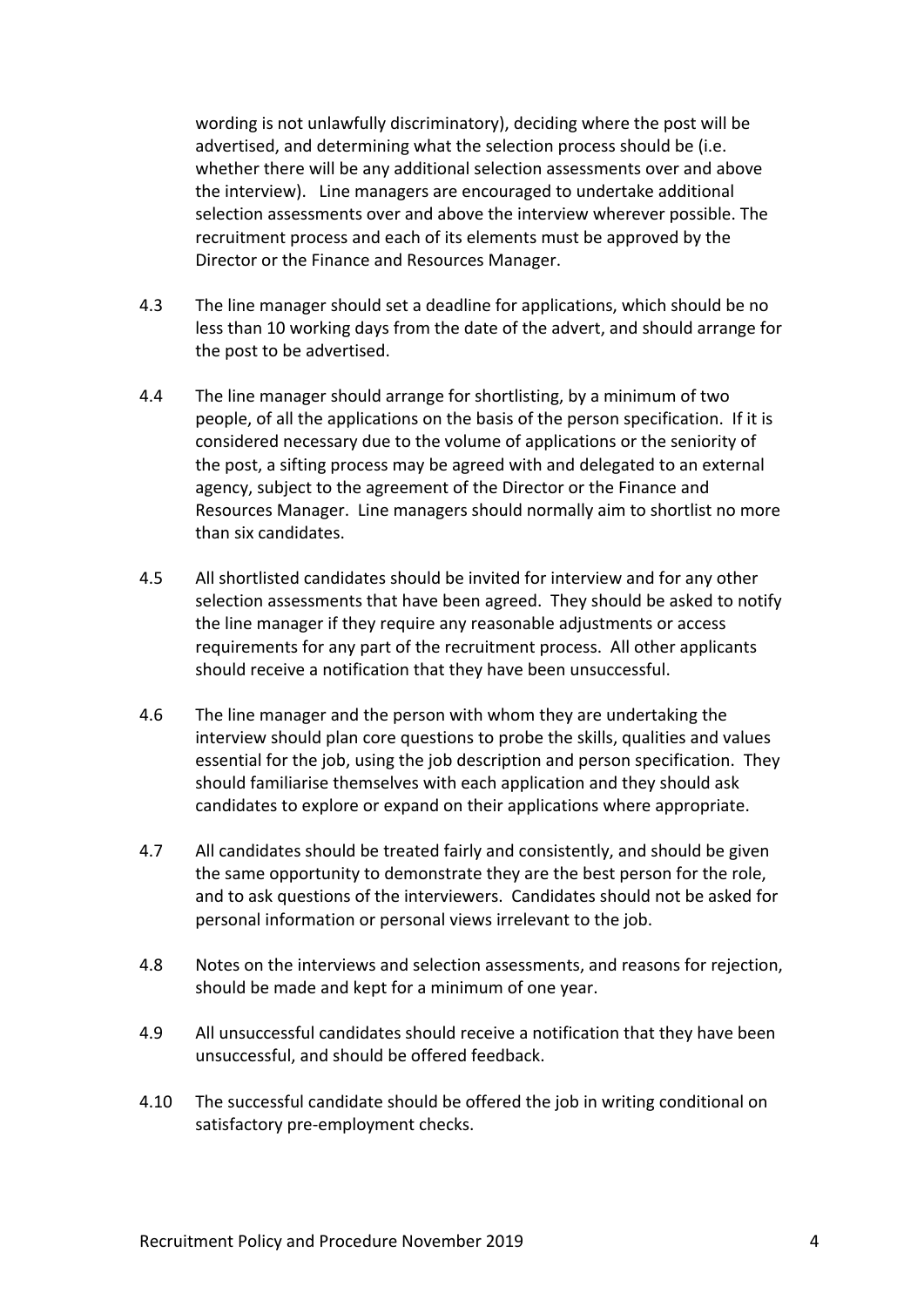- 4.11 The line manager should arrange for the following pre-employment checks to be carried out:
	- (i) an identity check to confirm that the candidate is who they claim to be;
	- (ii) a right to work check, to confirm that the candidate is legally entitled to work in the United Kingdom;
	- (iii) references from two people, one of whom should be a previous employer, using the form in Appendix 2 (in exceptional circumstances, only one reference may be required, subject to the agreement of the Director or Finance and Resources Manager);
	- (iv) DBS clearance at the appropriate level for the job.

Where appropriate, a check on the candidate's professional qualification may also be necessary.

4.12 The line manager should agree a start date with the successful candidate, should initiate the creation of a formal contract of employment, and should create an induction process for them.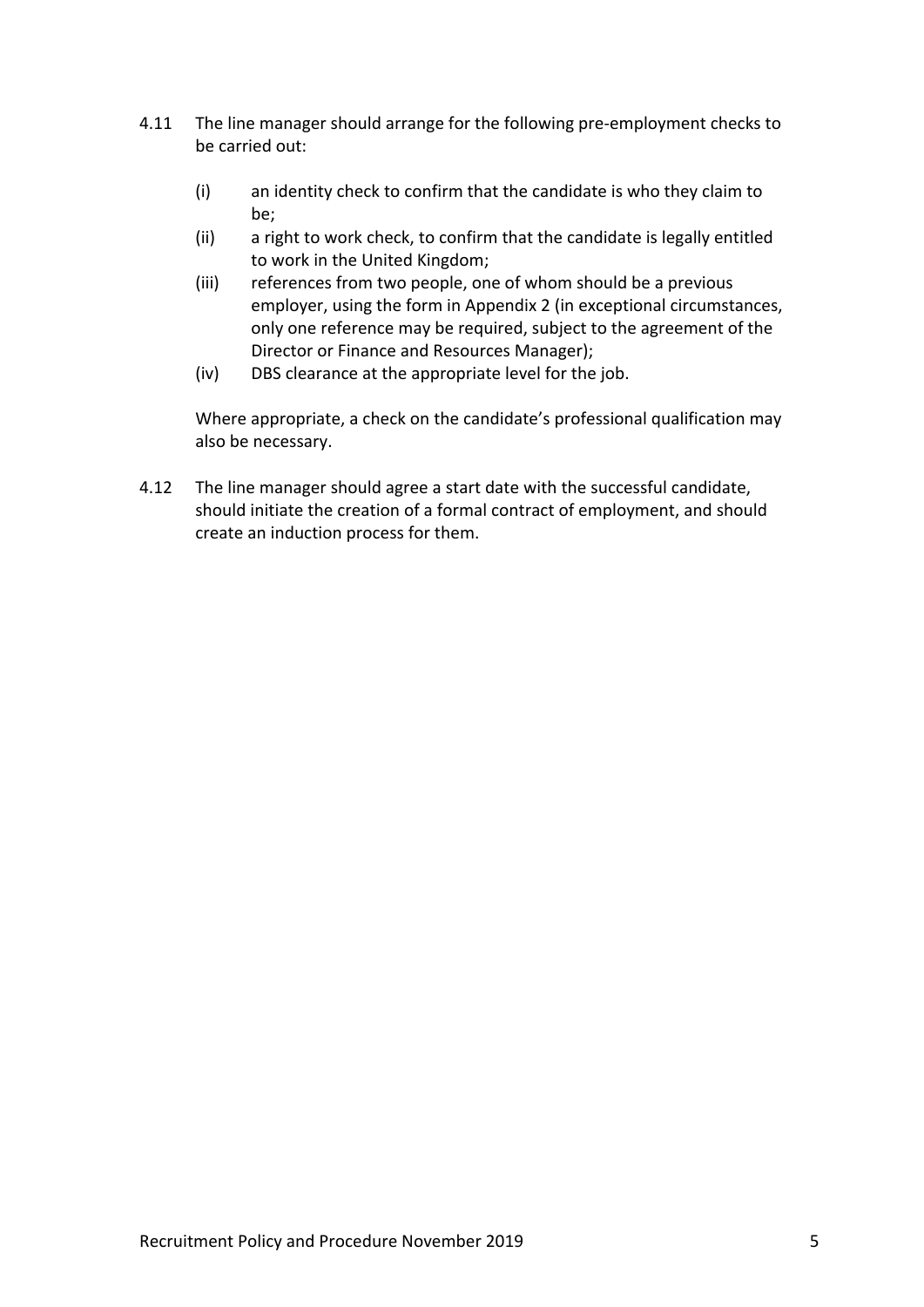**Appendix 1 STRICTLY CONFIDENTIAL** 



# **EQUAL OPPORTUNITIES MONITORING FORM**

Maytree wants to meet the aims and commitments set out in its Equal Opportunities Policy, which includes not discriminating under the Equality Act 2010. We need your help and co-operation to enable it to do this, but filling in this form is voluntary.

All the information provided in this form will be treated as strictly confidential and will kept in a locked cabinet separate from the recruitment record.

Please mark an 'X' in each relevant box, and return the completed form in the envelope marked '**Strictly confidential'**.

| Post applied for: |  |
|-------------------|--|
| Date:             |  |

#### **WHAT IS YOUR GENDER?**

| Male                                       |           | Female                         |                   |  |  |
|--------------------------------------------|-----------|--------------------------------|-------------------|--|--|
| Transgender                                |           |                                | Prefer not to say |  |  |
|                                            |           | ****************************** |                   |  |  |
| ARE YOU MARRIED OR IN A CIVIL PARTNERSHIP? |           |                                |                   |  |  |
| Yes                                        | No        |                                | Prefer not to say |  |  |
| *****************************              |           |                                |                   |  |  |
| <b>WHAT IS YOUR AGE?</b>                   |           |                                |                   |  |  |
| $16 - 24$                                  | 25-34     | 35-44                          | 45-54             |  |  |
| 45-54                                      | $55 - 64$ | $65+$                          | Prefer not to say |  |  |
| ******************************             |           |                                |                   |  |  |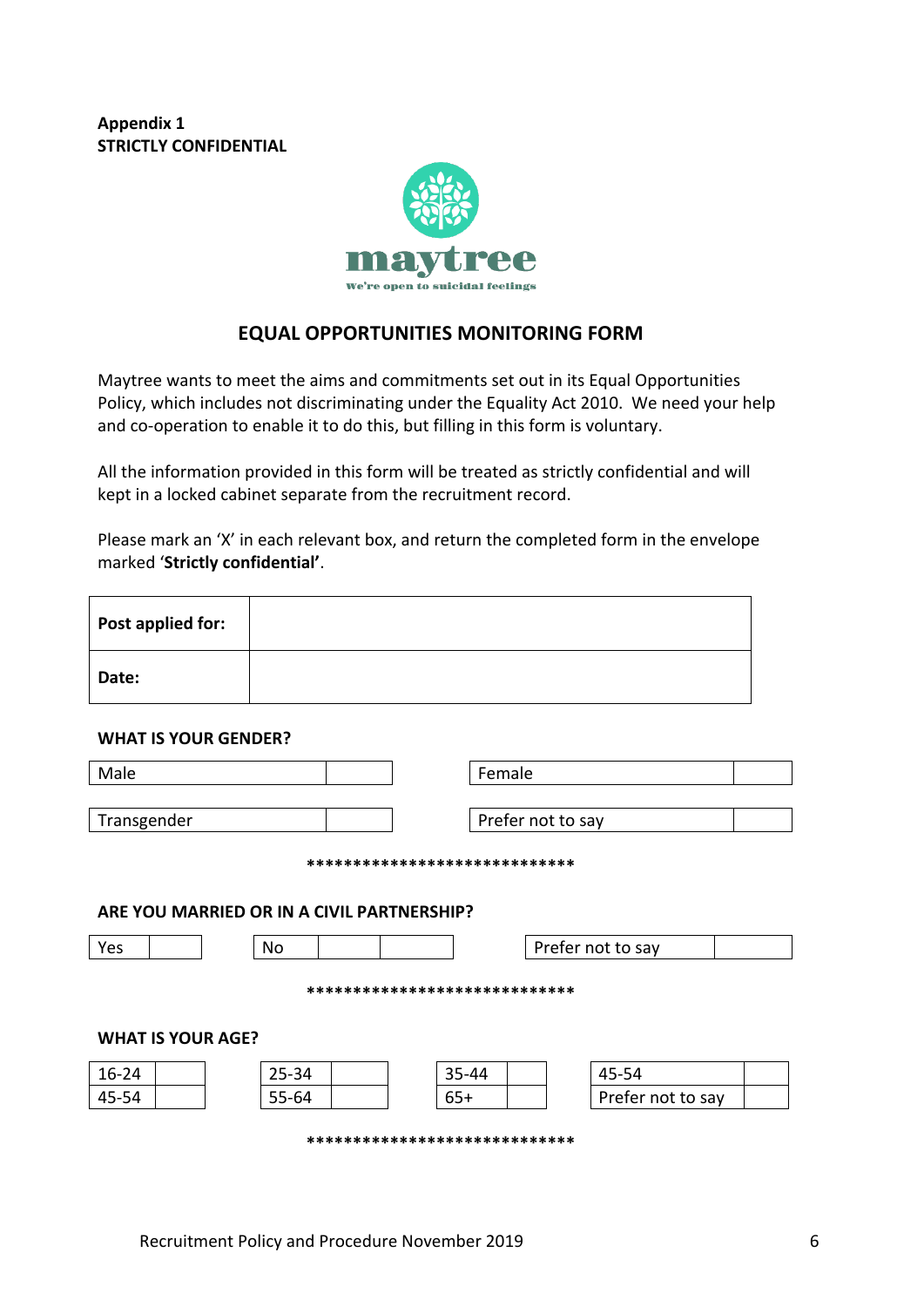#### **WHAT IS YOUR ETHNICITY?**

| White British | White Other | Black/African/Caribbean |
|---------------|-------------|-------------------------|
| Asian         | Other       | Prefer not to say       |

| Black/African/Caribbean |  |
|-------------------------|--|
| Prefer not to say       |  |

#### **DISABILITY**

The Equality Act 2010 defines a disabled person as someone who has a physical or mental impairment which has a substantial and long-term adverse affect on their ability to carry out normal day-to-day activities.

## **DO YOU CONSIDER YOURSELF TO HAVE A DISABILITY?**

Yes No Prefer not to say

The information in this form is for monitoring purposes only. If you believe you need a 'reasonable adjustment', then please discuss this with the manager running the recruitment process.

#### **\*\*\*\*\*\*\*\*\*\*\*\*\*\*\*\*\*\*\*\*\*\*\*\*\*\*\*\*\***

#### **WHAT IS YOUR SEXUAL ORIENTATION?**

| Heterosexual    | Gav               | Lesbian              |  |
|-----------------|-------------------|----------------------|--|
| <b>Bisexual</b> | Prefer not to say | Other (please state) |  |

**\*\*\*\*\*\*\*\*\*\*\*\*\*\*\*\*\*\*\*\*\*\*\*\*\*\*\*\*\***

#### **WHAT IS YOUR RELIGION OR BELIEF?**

| No religion or belief | <b>Buddhist</b>   |  | Christian |
|-----------------------|-------------------|--|-----------|
| Hindu                 | Jewish            |  | Muslim    |
| Sikh                  | Prefer not to say |  | Other (pl |

| No religion or belief |  | <b>Buddhist</b>   |  | Christian            |
|-----------------------|--|-------------------|--|----------------------|
| Hindu                 |  | Jewish            |  | Muslim               |
| Sikh                  |  | Prefer not to say |  | Other (please state) |

| Christian            |  |
|----------------------|--|
| Muslim               |  |
| Other (please state) |  |
|                      |  |